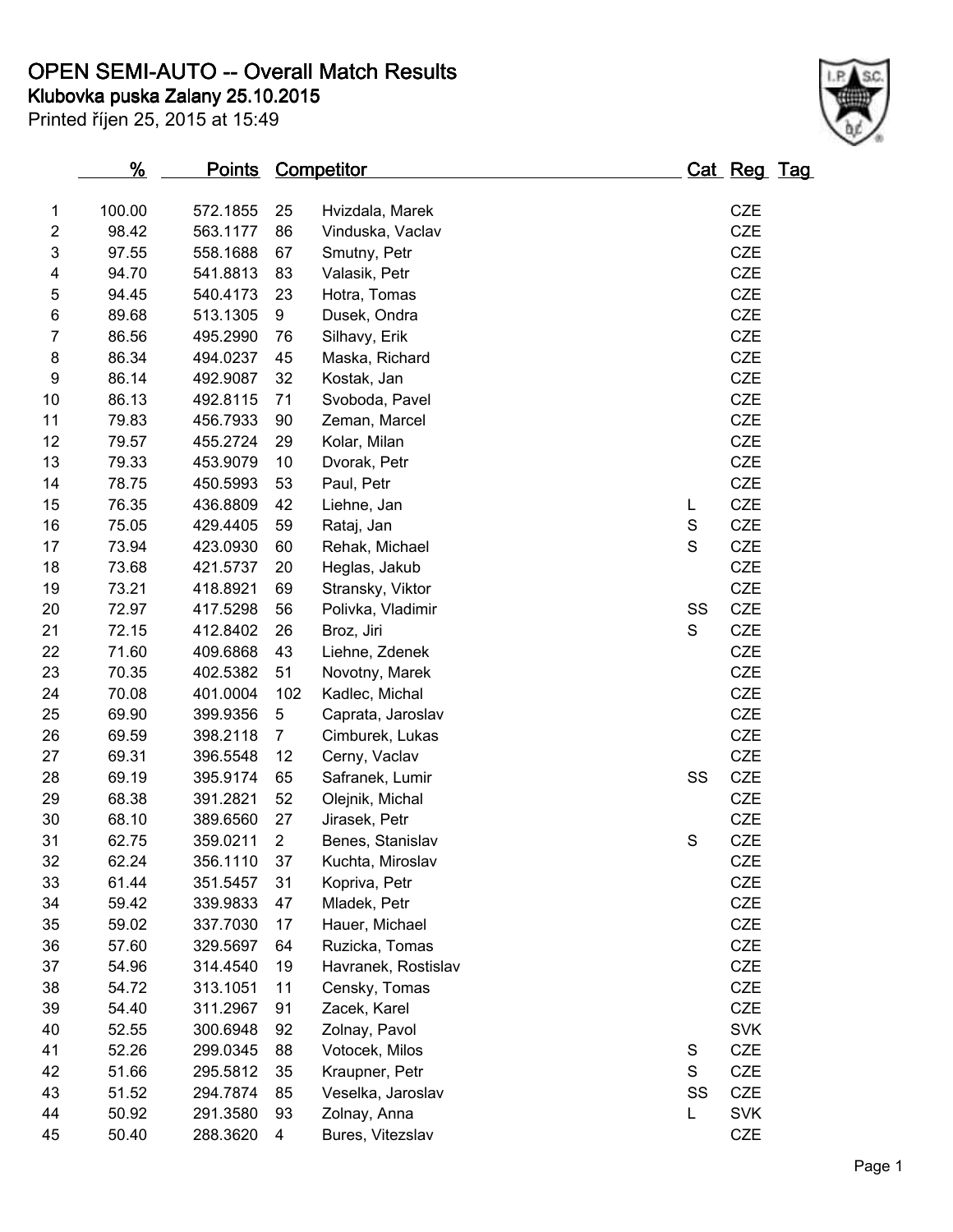**Klubovka puska Zalany 25.10.2015 OPEN SEMI-AUTO -- Overall Match Results**

Printed říjen 25, 2015 at 15:49

|    | $\%$  |             | <b>Points Competitor</b> |                   | Cat Reg Tag |
|----|-------|-------------|--------------------------|-------------------|-------------|
| 46 | 48.60 | 278,0898    | 66                       | Slovacek, Pavel   | <b>CZE</b>  |
| 47 | 46.47 | 265.9202    | 99                       | Kysela, Milos     | <b>CZE</b>  |
| 48 | 45.05 | 257.7961    | 78                       | Spicka, Jan       | <b>CZE</b>  |
| 49 | 42.33 | 242.2260    | 24                       | Hrubesova, Helena | CZE         |
| 50 | 34.11 | 195.1445 36 |                          | Kucera, Petr      | <b>CZE</b>  |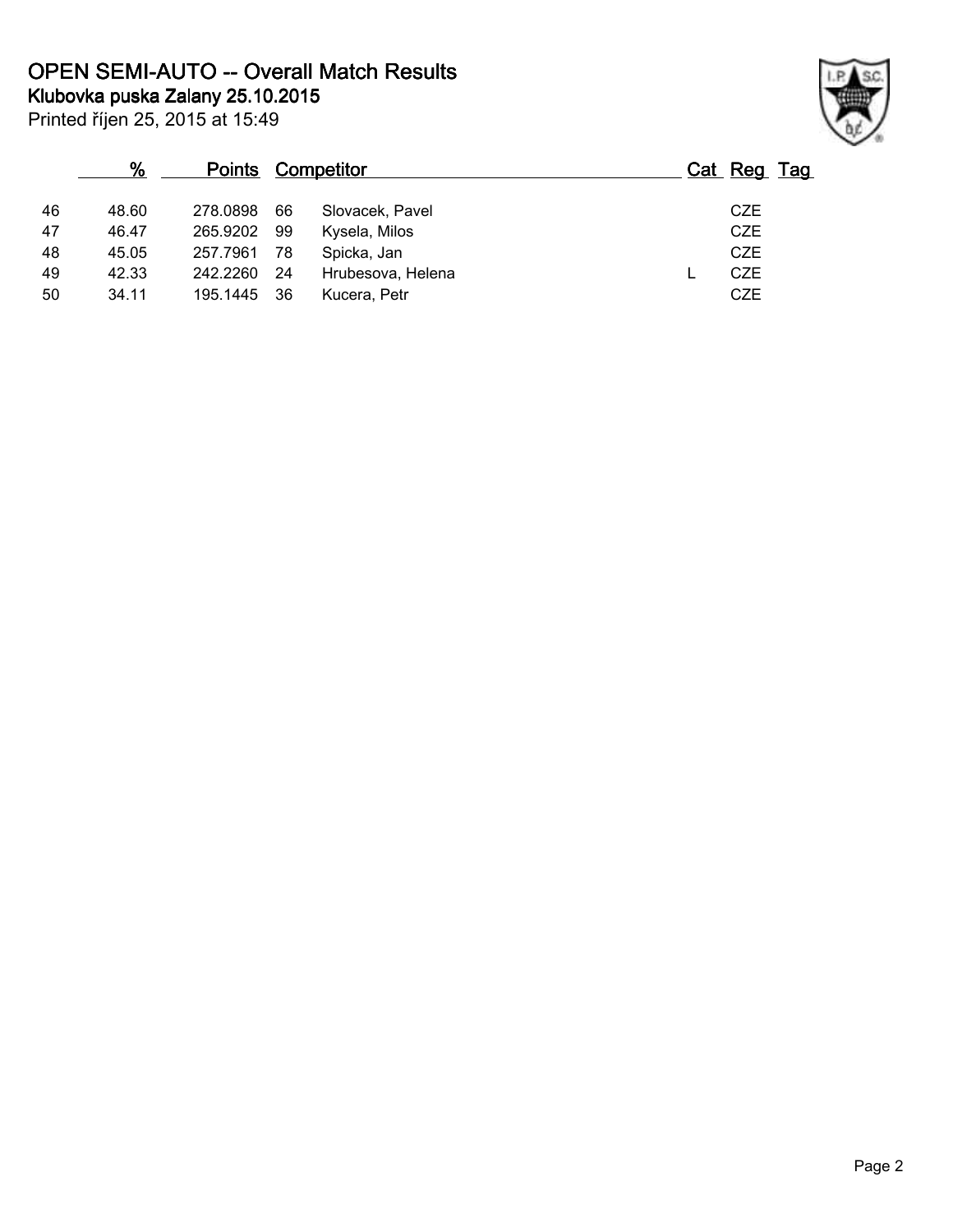# **STANDARD SEMI-AUTO -- Overall Match Results**

**Klubovka puska Zalany 25.10.2015**

Printed říjen 25, 2015 at 15:49



|                  | %      | <u>Points</u> |             | <b>Competitor</b>      |             | Cat Reg Tag |  |
|------------------|--------|---------------|-------------|------------------------|-------------|-------------|--|
| 1                | 100.00 | 603.9086      | 72          | Svoboda, Petr          |             | <b>CZE</b>  |  |
| $\overline{2}$   | 87.65  | 529.3520      | 21          | Helan, Vit             |             | <b>CZE</b>  |  |
| 3                | 84.80  | 512.0977      | 84          | Vavrecka, Michal       |             | <b>CZE</b>  |  |
| 4                | 83.96  | 507.0601      | 22          | Hertl, Roman           |             | <b>CZE</b>  |  |
| 5                | 80.73  | 487.5421      | 62          | Rosenberg, Tomas       |             | <b>CZE</b>  |  |
| 6                | 80.34  | 485.1585      | 41          | Libenek, Tomas         |             | <b>CZE</b>  |  |
| $\overline{7}$   | 79.18  | 478.1866      | 18          | Havel, Milan           |             | <b>CZE</b>  |  |
| 8                | 78.35  | 473.1620      | 46          | Matousek, Jiri         |             | CZE         |  |
| $\boldsymbol{9}$ | 76.88  | 464.2657      | 6           | Caprata, Jaroslav jun. | J           | <b>CZE</b>  |  |
| 10               | 75.07  | 453.3615      | 63          | Rudolf, Martin         |             | <b>CZE</b>  |  |
| 11               | 72.55  | 438.1100      | 30          | Kopecky, Adam          |             | <b>CZE</b>  |  |
| 12               | 69.37  | 418.9241      | 28          | Kebo, Vekoslav         | S           | <b>CZE</b>  |  |
| 13               | 66.61  | 402.2738      | 54          | Pesek, Pavel           |             | <b>CZE</b>  |  |
| 14               | 65.65  | 396.4723      | 94          | Hradek, Martin         |             | <b>CZE</b>  |  |
| 15               | 64.19  | 387.6299      | 58          | Prostredni, Jakub      |             | <b>CZE</b>  |  |
| 16               | 62.13  | 375.2068      | 33          | Kovarik, Milan         |             | <b>CZE</b>  |  |
| 17               | 61.88  | 373.6768      | 13          | Fiala, Vlastimil       |             | <b>CZE</b>  |  |
| 18               | 61.49  | 371.3194      | 61          | Rehberger, Ivo         |             | <b>CZE</b>  |  |
| 19               | 60.97  | 368.2209      | $\mathbf 1$ | Barash, Yury           |             | <b>CZE</b>  |  |
| 20               | 58.06  | 350.6427      | 96          | Zicha, Josef           |             | <b>CZE</b>  |  |
| 21               | 56.59  | 341.7328      | 3           | Bernard, Petr          |             | <b>CZE</b>  |  |
| 22               | 56.49  | 341.1738      | 80          | Sustr, Milos           | SS          | <b>CZE</b>  |  |
| 23               | 55.87  | 337.4191      | 75          | Silhan, Jiri           |             | <b>CZE</b>  |  |
| 24               | 55.81  | 337.0589      | 57          | Prepletany, Jan        | SS          | <b>CZE</b>  |  |
| 25               | 49.90  | 301.3693      | 87          | Vlk, Pavel             | S           | <b>CZE</b>  |  |
| 26               | 49.76  | 300.5114      | 14          | Frydl, Vaclav          |             | <b>CZE</b>  |  |
| 27               | 49.72  | 300.2626      | 50          | Novak, Ondrej          |             | <b>CZE</b>  |  |
| 28               | 49.58  | 299.4221      | 79          | Springer, Jakub        |             | <b>CZE</b>  |  |
| 29               | 48.49  | 292.8345      | 48          | Jirku, Libor           |             | <b>CZE</b>  |  |
| 30               | 44.48  | 268.6074      | 8           | Dubeda, Lukas          |             | <b>CZE</b>  |  |
| 31               | 42.18  | 254.7438      | 55          | Pojer, Lubomir         | $\mathbf S$ | <b>CZE</b>  |  |
| 32               | 42.08  | 254.1417      | 74          | Synek, Petr            |             | <b>CZE</b>  |  |
| 33               | 36.66  | 221.3991      | 95          | Puncochar, Jaromir     | S           | <b>CZE</b>  |  |